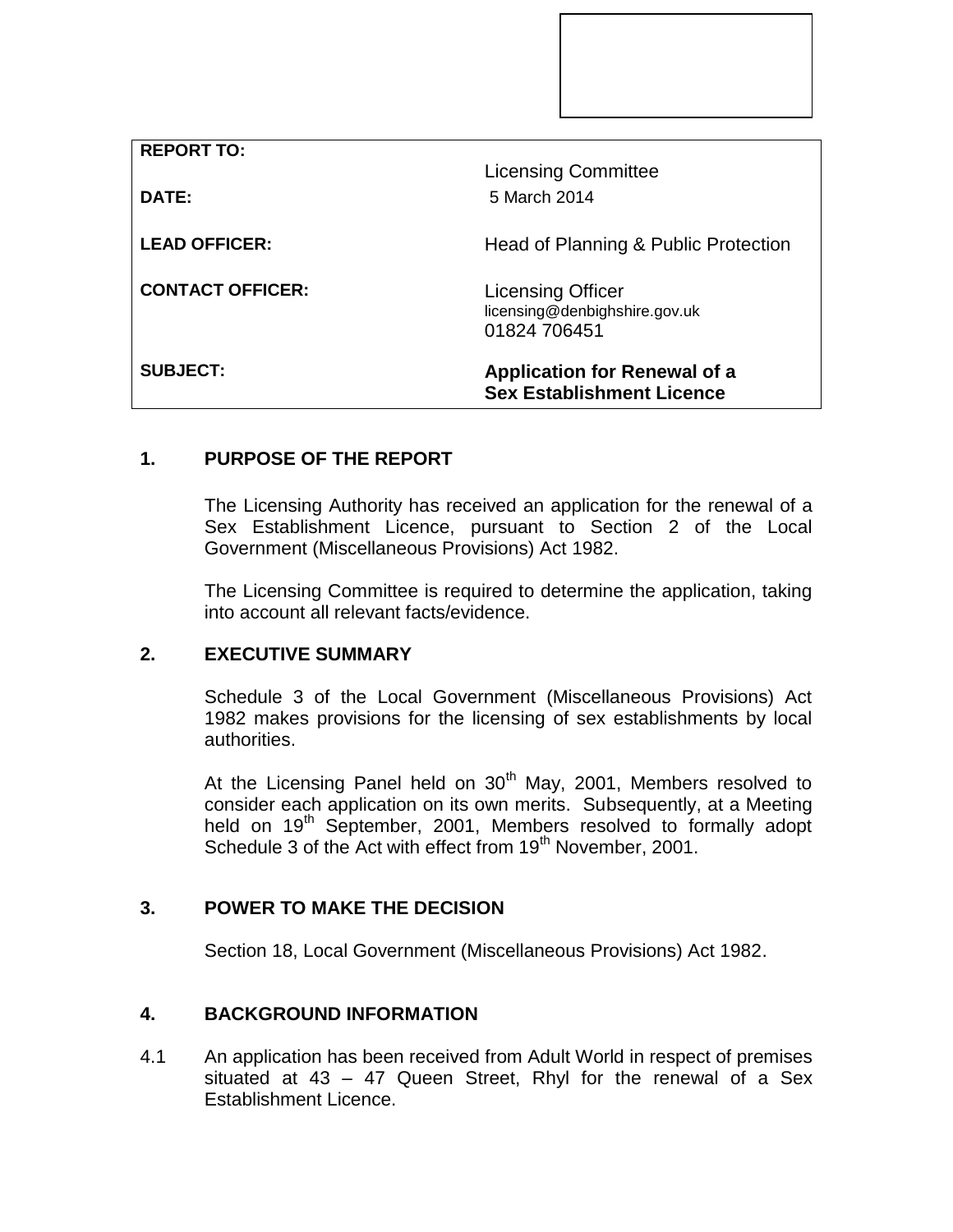- 4.2 Members may recall that the business was originally located at Brighton Road, Rhyl until an application for the transfer of the business to the current premises was approved in December, 2002. Since this date, Members have approved applications for renewal on an annual basis.
- 4.3 The applicants do not wish to vary the conditions of the licence and the opening hours remain unchanged as follows:

Monday – Saturday 09:30 – 21:00 Sundays & Bank Holidays 11:00 – 16:00

4.4 The applicants have been invited to attend this Meeting in support of their application.

#### **5. CONSULTATION**

5.1 North Wales Police

A copy of the application was submitted to North Wales Police and Members will wish to note that the police have not raised any objections to the annual renewal of this Licence.

#### 5.2 Public Notice

The applicants have also published the requisite public notices, one in a local newspaper circulating in the area subject of the application and one on the premises itself; no objections have been received from members of the public in response to either notice.

#### **6. COST IMPLICATIONS**

- 6.1 In accordance with the Council's scale of charges, a fee of £2,600 is payable by the applicants in respect of this application. The fee provides full cost recovery to the licensing service of issuing and monitoring the licence.
- 6.2 Members will recall that, on 16<sup>th</sup> March, 2010, following a comprehensive review of the Sex Establishment Licence Fees, it was resolved that both the renewal fee and transfer fee for a Sex Establishment Licence be set at £2,600, with the option of payment by installments. The fee for a new Sex Establishment Licence remains at £6,250.

#### **7. IMPLICATIONS ON OTHER POLICY AREAS**

Section 17 of the Crime and Disorder Act places a duty on local authorities to consider issues of crime and disorder when making